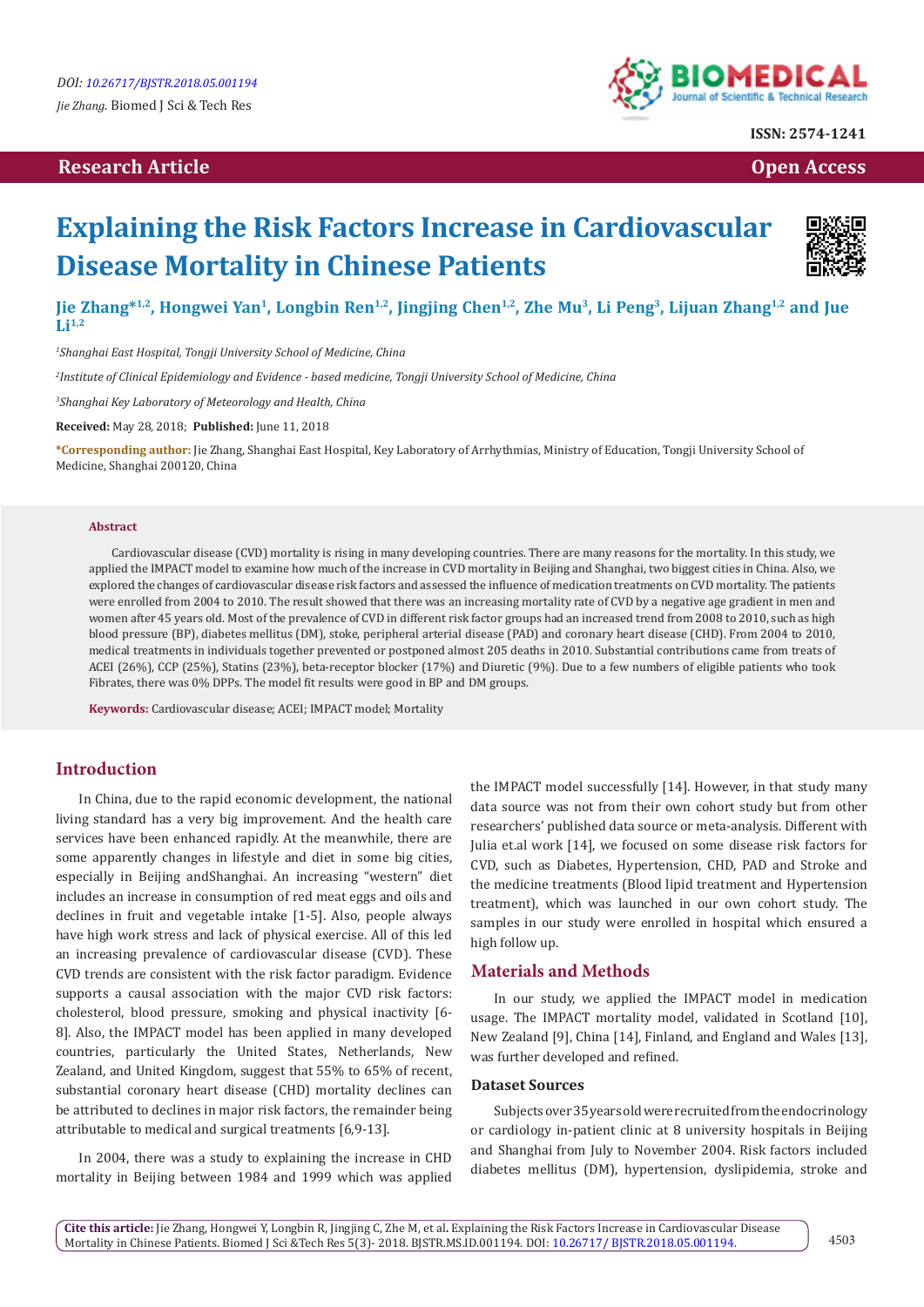history of coronary artery disease. Exclusion criteria included severe heart failure, liver failure, renal failure and cancer. Finally, a population of 3179 patients, aged ≥35 years, including 1707 men and 1472 women who had complete baseline data, were entered in the cohort. They were followed up until an end point (death) was reached or until November 2010. This study was approved by the ethics committee of Tongji University and informed consent was obtained from the participants.

#### **Definitions**

Participants were diagnosed as hypertension if their systolic or diastolic readings were consistently higher than 120/80 mmHg, reported use of hypertension medicine, or had hypertension at the baseline examination. Participants were diagnosed as diabetic if they had fasting plasma glucose (FPG) ≥7mmol/L, reported use of hypoglycemic medication, or had DM at the baseline examination. An ABI≤0.9 in either leg was considered as evidence of PAD. Participants were diagnosed as Stroke or CHD if they had stroke or CHD at the baseline examination respectively. The status of participants would be renewed after follow up. Death was identified by hospitals records or by contacting the participants' families. Further causes of death were investigated by using medical records and informant interviews. All materials were reviewed independently by a physician of the cohort study to confirm the cause of death. CVD death is defined as death due to coronary heart disease or stroke.

#### **Information of Relevant Data**

Information on prevalence, treatment and mortality were based on the cross-sectional data in 2004 and cohort data from 2006 to 2010. Information on treatment prescription and uptake was obtained from our survey above.

#### **The Impactmodels**

**Risk Factor Trends and Mortality Change:** The risk factors were dichotomized and population attributable risk fraction (PAR) was calculated which was based on relative risk (RR), as follows. RRs were obtained from a dichotomized risk factor and patient prevalence. The number of CVD deaths expected in 2008 if 2006 mortality rates had persisted was calculated. The number of CVD deaths expected in 2010 if 2008 mortality rates had persisted was calculated. Each of compared with the CVD deaths observed in 2008 and 2010 respectively, to yield the increase in CVD deaths between 2006 to 2008 and 2008 and the increase in CVD deaths between 2008 to 2010, by age and gender. The mortality change **Table 1:** Patients groups and death rate to all-cause.

expected from trends in different cardiovascular histories, such as high blood pressure (BP), diabetes mellitus (DM), stoke, peripheral arterial disease (PAD) and coronary heart disease (CHD).

$$
PAR = \frac{Prevalence \times (Relative Risk - 1)}{(Prevalence \times (Relative Risk - 1)) + 1}
$$

**Medical Treatment:** The model aimed to include the medical treatments in the patients enrolled. The mortality reduction for each treatment, stratified by age and gender, was calculated as the relative mortality reduction reported in published meta-analyses multiplied by the age-specific case fatality observed in that group. Case-fatality data came from the Beijing MONICA study and from large, unselected, population-based patient cohorts [15]. Survival benefit over a 1-year time interval was used for all treatments.

**Death Prevented or Postponed in 2008 and 2010:** The detail medical treatments were followed in each visit; however, just few drugs were same in the whole three visits, 2006, 2008 and 2010. This bias limited the IMPACT model building and we could not get a comprehensive result for treatments.

**Model Validation:** The model estimate for the changes in deaths attributed to all treatments plus all risk factor changes was summed and then compared with the observed increases in mortality for men and women in each specific age group.

**Other Statistical Analysis:** Continuous variable, such as age, was presented as mean±s.d., categorical variables were expressed as a percentage. Participants were classified into subgroups according to sex and age.Independent samples ANOVA (analysis of variance) and the  $\div$ 2-test were used to compare continuous and categorical differences at baseline. A p-value of <0.05 was considered significant. All analyses were performed with SPSS (Statistics Package for Social Science) version 20.0 and R version 3.4.1.

#### **Results**

In Beijing and Shanghai from 2006 to 2008, CVD mortality rates increased largely by 107.14% in men and 100.00% in women aged 50 to 64. (Table 1; 526933 more CVD deaths than expected from baseline mortality rates in 2006). Except a lowest rate in aged 35 to 49 years, the increase in mortality rates showed a negative age gradient in men and women after age 45, decreasing from 107.14% among those aged 50 to 64 years to 45.45% in those aged more than 80 years, and a similar gradient in women, with decrease of 100.00%, 86.84% and 84.21% in the respective age groups.

|                     |       |       | Men, Age Group, y |          |       |       |       |          |          |  |  |  |
|---------------------|-------|-------|-------------------|----------|-------|-------|-------|----------|----------|--|--|--|
|                     | 35-49 | 50-64 | 65-79             | $80\sim$ | 35-49 | 50-64 | 65-79 | $80\sim$ |          |  |  |  |
| Patients<br>size, n | 158   | 451   | 891               | 207      | 78    | 417   | 821   | 156      | < 0.0005 |  |  |  |
| All cause-Deaths, n |       |       |                   |          |       |       |       |          |          |  |  |  |
| 2006                | 8     | 16    | 99                | 59       |       | 16    | 63    | 34       | < 0.0005 |  |  |  |
| 2008                | 10    | 53    | 163               | 90       | q     | 34    | 128   | 56       | < 0.0005 |  |  |  |
| 2010                | 20    | 81    | 265               | 125      | 12    | 54    | 208   | 76       | < 0.0005 |  |  |  |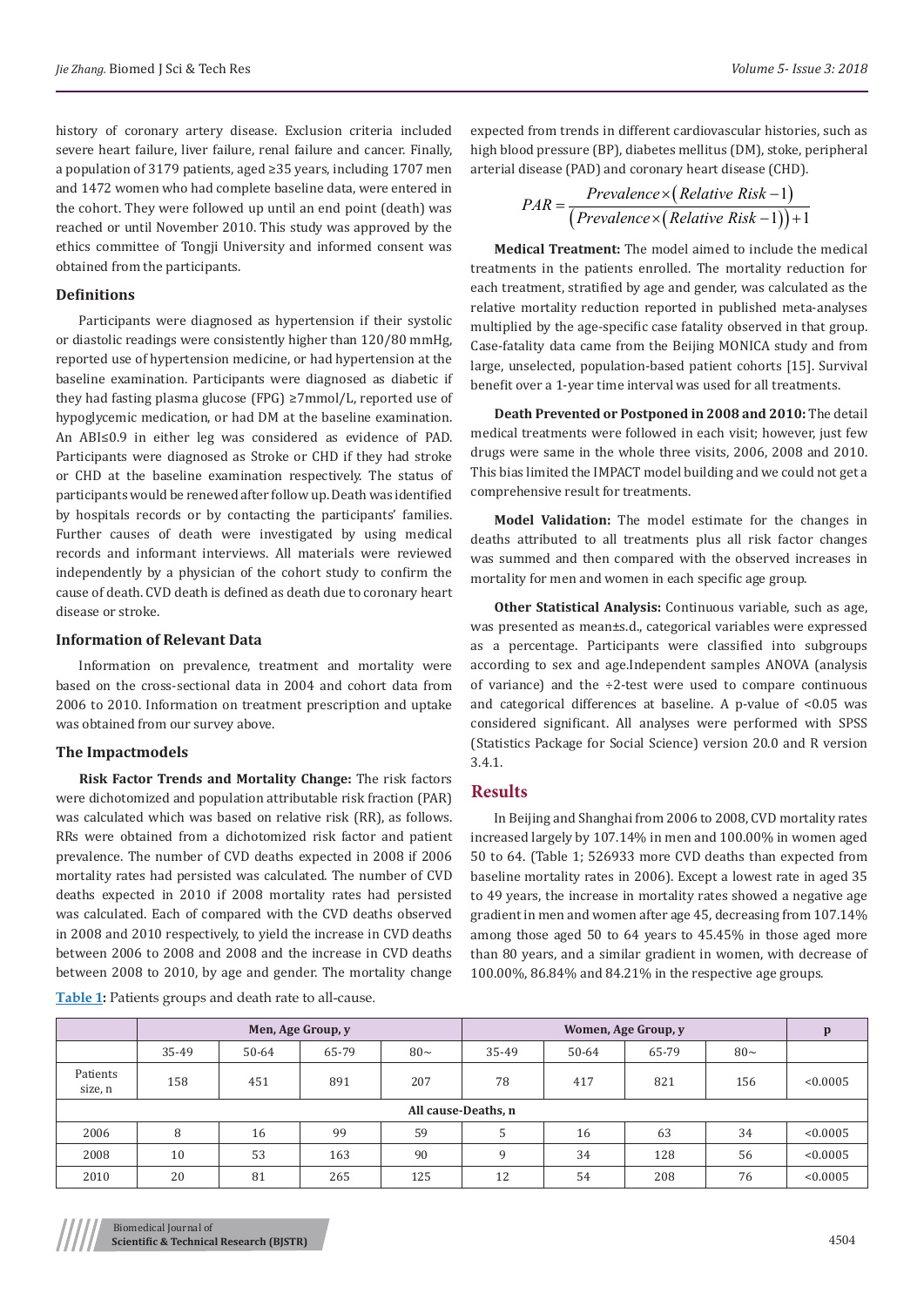| All cause-Deaths increase,% |        |        |        |        |        |        |        |        |          |  |  |  |
|-----------------------------|--------|--------|--------|--------|--------|--------|--------|--------|----------|--|--|--|
| 2008                        | 25.00  | 231.25 | 64.65  | 52.54  | 80.00  | 112.50 | 103.17 | 64.71  |          |  |  |  |
| 2010                        | 150.00 | 406.25 | 167.68 | 111.86 | 140.00 | 237.50 | 230.16 | 123.53 |          |  |  |  |
| CVD death, n                |        |        |        |        |        |        |        |        |          |  |  |  |
| 2006                        | 6      | 14     | 66     | 33     | 3      | 10     | 38     | 19     | < 0.0005 |  |  |  |
| 2008                        | 7      | 29     | 96     | 48     | 4      | 20     | 71     | 35     | < 0.0005 |  |  |  |
| 2010                        | 14     | 39     | 133    | 62     | 4      | 29     | 107    | 44     | < 0.0005 |  |  |  |
| CVD increase,%              |        |        |        |        |        |        |        |        |          |  |  |  |
| 2006-2008                   | 16.67  | 107.14 | 45.45  | 45.45  | 33.33  | 100.00 | 86.84  | 84.21  |          |  |  |  |
| 2006-2010                   | 133.33 | 178.57 | 101.52 | 87.88  | 33.33  | 190.00 | 181.58 | 131.58 |          |  |  |  |

#### **Risk Factor Changes between 2004 and 2010**

From 2006 to 2008, the prevalence in 20 different groups by cardiovascular risk factors were all increasing gradient, which were marked as light dark background (See Table 2). For example, in BP groups, the prevalence of men aged from 35 to 49 increased from 45.61 (2006) to 48.00 (2008) and to 50.00 (2010). There were 11 groups had a peak prevalence in 2008, a second higher prevalence in 2006, and a lowest prevalence in 2010, which were marked as a darker background. For example, in BP groups and men older than 80, the prevalence was 62.20 (2008), 60.66 (2006) and 60.55(2010).From 2006 to 2008, changes in major cardiovascular risk factors together produced a best estimate of 324 deaths increasing in CHD, stroke and PAD, and 502 deaths decreasing in BP and diabetes (Table 3 and Figure 1). The contribution for the changes above came from the increase in CHD, stroke and PAD, but a decrease in high BP and diabetes.

| Table 2: Prevalence of CVD in different groups by risk factors. |  |  |
|-----------------------------------------------------------------|--|--|
|-----------------------------------------------------------------|--|--|



deaths compared from 2006 to 2008 (left) and 2008 to 2010 (right).

| <b>Risk</b>   |       |           | Men   |       |       | Women |           |       |       |       |  |  |
|---------------|-------|-----------|-------|-------|-------|-------|-----------|-------|-------|-------|--|--|
| factors       | 35-49 | $50 - 64$ | 65-79 | $80-$ | total | 35-49 | $50 - 64$ | 65-79 | $80-$ | total |  |  |
| <b>BP</b>     |       |           |       |       |       |       |           |       |       |       |  |  |
| 2006          | 45.61 | 51.99     | 58.54 | 60.66 | 56.41 | 43.10 | 55.83     | 63.12 | 63.00 | 60.53 |  |  |
| 2008          | 48.00 | 50.88     | 58.44 | 62.20 | 57.12 | 50.00 | 56.07     | 63.96 | 60.92 | 61.21 |  |  |
| 2010          | 50.00 | 51.25     | 58.36 | 60.55 | 57.29 | 56.52 | 54.68     | 62.84 | 63.57 | 61.41 |  |  |
| <b>DM</b>     |       |           |       |       |       |       |           |       |       |       |  |  |
| 2006          | 34.21 | 42.39     | 41.58 | 38.36 | 40.71 | 31.03 | 45.56     | 52.60 | 42.73 | 48.51 |  |  |
| 2008          | 38.67 | 41.35     | 42.28 | 41.22 | 41.65 | 39.47 | 42.99     | 52.54 | 46.46 | 48.78 |  |  |
| 2010          | 38.89 | 42.66     | 29.73 | 29.85 | 42.36 | 26.09 | 41.73     | 52.70 | 49.88 | 49.39 |  |  |
| <b>CHD</b>    |       |           |       |       |       |       |           |       |       |       |  |  |
| 2006          | 28.95 | 29.98     | 29.15 | 22.62 | 28.18 | 5.17  | 13.33     | 21.40 | 18.94 | 18.41 |  |  |
| 2008          | 34.67 | 30.83     | 30.13 | 25.61 | 29.41 | 5.26  | 14.33     | 22.08 | 19.08 | 19.29 |  |  |
| 2010          | 29.63 | 32.13     | 31.67 | 27.45 | 30.35 | 13.04 | 15.47     | 21.49 | 24.13 | 20.99 |  |  |
| <b>Stroke</b> |       |           |       |       |       |       |           |       |       |       |  |  |
| 2006          | 8.77  | 12.88     | 28.22 | 38.03 | 24.84 | 15.52 | 13.89     | 30.59 | 53.30 | 29.42 |  |  |
| 2008          | 6.67  | 15.04     | 26.61 | 39.02 | 26.01 | 18.42 | 13.40     | 29.19 | 48.31 | 29.69 |  |  |
| 2010          | 5.56  | 14.68     | 23.85 | 39.45 | 26.36 | 13.04 | 12.59     | 27.43 | 46.17 | 29.89 |  |  |
| <b>PAD</b>    |       |           |       |       |       |       |           |       |       |       |  |  |
| 2006          | 15.79 | 28.10     | 42.16 | 43.28 | 37.08 | 8.62  | 20.00     | 38.45 | 40.53 | 33.08 |  |  |
| 2008          | 14.67 | 28.82     | 41.19 | 46.34 | 38.37 | 10.53 | 18.38     | 38.20 | 42.15 | 34.04 |  |  |
| 2010          | 12.96 | 28.25     | 39.35 | 47.45 | 38.78 | 4.35  | 18.71     | 37.57 | 42.92 | 35.05 |  |  |

Biomedical Journal of **Scientific & Technical Research (BJSTR)** 4505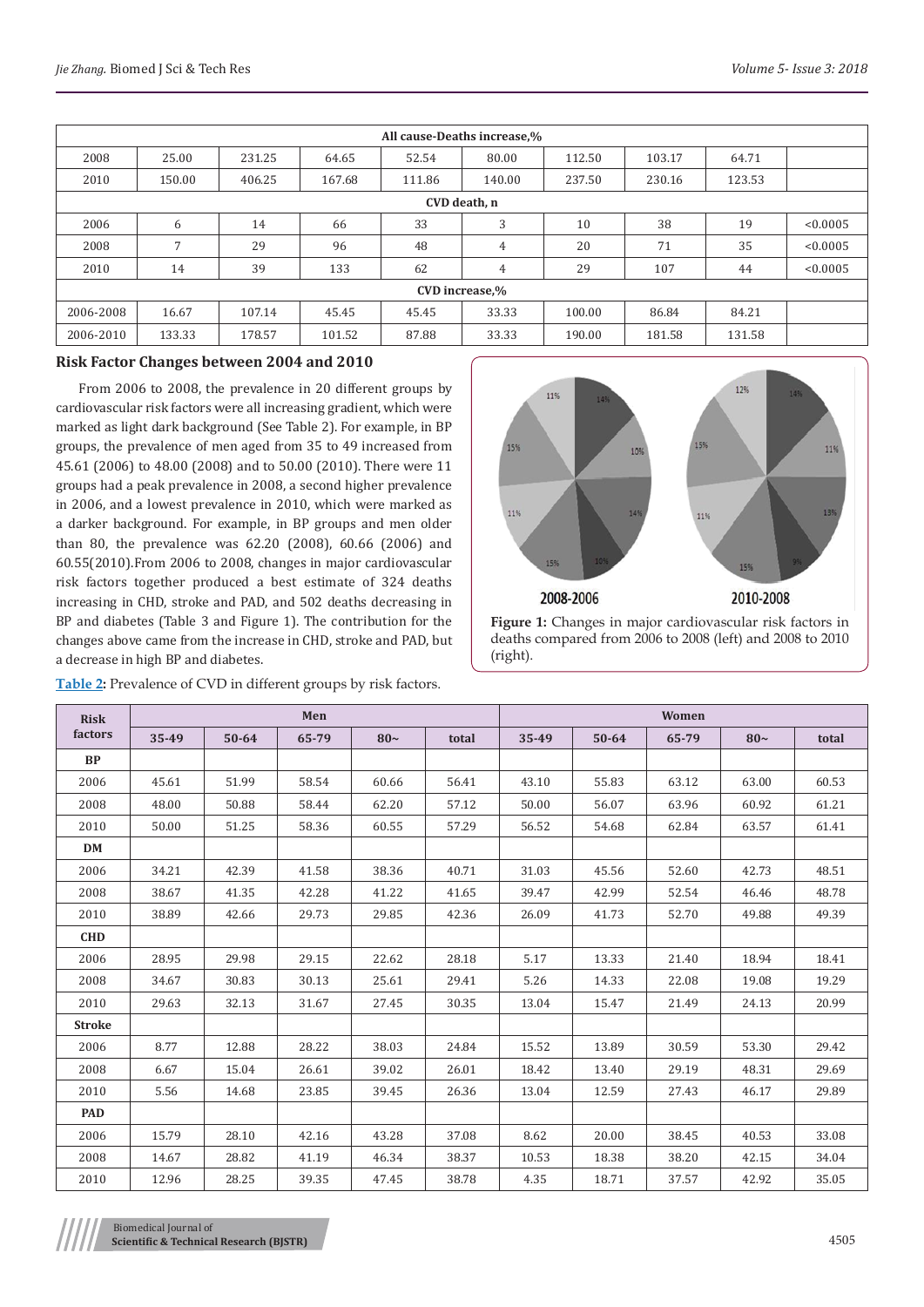| <b>Risk</b>     | <b>Risk factor levels</b> |       |       | <b>Relative Risk</b> |      |      | <b>PAR</b> fraction |                       |         | Deaths attributable<br>to diabetes |      |       | <b>Mortality increase</b> |               |                  |                  |
|-----------------|---------------------------|-------|-------|----------------------|------|------|---------------------|-----------------------|---------|------------------------------------|------|-------|---------------------------|---------------|------------------|------------------|
| <b>Factors</b>  | 2004                      | 2006  | 2008  | 2010                 | 2006 | 2008 | 2010                | 2006                  | 2008    | 2010                               | 2006 | 2008  | 2010                      | 2008-<br>2006 | $2010 -$<br>2008 | $2010 -$<br>2006 |
|                 |                           |       |       |                      |      |      |                     | <b>Blood Pressure</b> |         |                                    |      |       |                           |               |                  |                  |
| Total           | 57.66                     | 58.32 | 59.01 | 59.20                | 0.97 | 1.18 | 1.17                | 2.58                  | 0.91    | 0.91                               | 488  | 283   | 394                       | $-204$        | 110              | $-94$            |
| Men             | 55.89                     | 56.41 | 57.12 | 57.29                | 0.97 | 1.18 | 1.17                | 2.73                  | 0.91    | 0.91                               | 324  | 164   | 225                       | $-160$        | 61               | -99              |
| Women           | 59.71                     | 60.53 | 61.21 | 61.41                | 0.97 | 1.18 | 1.17                | 2.44                  | 0.92    | 0.91                               | 171  | 119   | 168                       | $-52$         | 49               | $-3$             |
| <b>Diabetes</b> |                           |       |       |                      |      |      |                     |                       |         |                                    |      |       |                           |               |                  |                  |
| Total           | 44.01                     | 44.32 | 44.95 | 45.61                | 0.74 | 1.00 | 0.98                | 1.10                  | $-0.29$ | 293.40                             | 207  | $-90$ | $\sim$                    | $-297$        | $\sim$           | $\sim$           |
| Men             | 40.42                     | 40.71 | 41.65 | 42.36                | 0.74 | 1.00 | 0.98                | 1.11                  | $-0.26$ | $-13.69$                           | 132  | $-47$ | $-3395$                   | $-179$        | $-3347$          | $-3526$          |
| Women           | 48.17                     | 48.51 | 48.78 | 49.39                | 0.74 | 1.00 | 0.98                | 1.09                  | $-0.32$ | 12.55                              | 76   | $-42$ | 2309                      | $-118$        | 2351             | 2233             |
|                 |                           |       |       |                      |      |      |                     | <b>CHD</b>            |         |                                    |      |       |                           |               |                  |                  |
| Total           | 21.67                     | 23.66 | 24.72 | 26.01                | 1.71 | 1.28 | 1.16                | 0.94                  | 0.87    | 0.80                               | 178  | 271   | 346                       | 92            | 76               | 168              |
| Men             | 26.48                     | 28.18 | 29.41 | 30.35                | 1.71 | 1.28 | 1.16                | 0.95                  | 0.89    | 0.82                               | 113  | 160   | 205                       | 47            | 44               | 91               |
| Women           | 16.10                     | 18.41 | 19.29 | 20.99                | 1.71 | 1.28 | 1.16                | 0.93                  | 0.84    | 0.76                               | 65   | 110   | 141                       | 44            | 31               | 76               |
|                 |                           |       |       |                      |      |      |                     | <b>Stroke</b>         |         |                                    |      |       |                           |               |                  |                  |
| Total           | 33.78                     | 35.23 | 36.36 | 37.06                | 1.58 | 1.52 | 1.54                | 0.95                  | 0.95    | 0.95                               | 180  | 295   | 412                       | 114           | 117              | 231              |
| Men             | 35.97                     | 37.08 | 38.37 | 38.78                | 1.58 | 1.52 | 1.54                | 0.96                  | 0.95    | 0.95                               | 114  | 171   | 237                       | 58            | 65               | 123              |
| Women           | 31.25                     | 33.08 | 34.04 | 35.05                | 1.58 | 1.52 | 1.54                | 0.95                  | 0.95    | 0.95                               | 66   | 123   | 175                       | 57            | 52               | 108              |
|                 |                           |       |       |                      |      |      |                     | <b>PAD</b>            |         |                                    |      |       |                           |               |                  |                  |
| Total           | 26.20                     | 26.96 | 27.71 | 28.00                | 2.04 | 2.20 | 2.07                | 0.97                  | 0.97    | 0.97                               | 183  | 301   | 418                       | 118           | 117              | 236              |
| Men             | 24.37                     | 24.84 | 26.01 | 26.36                | 2.04 | 2.20 | 2.07                | 0.96                  | 0.97    | 0.97                               | 115  | 174   | 240                       | 60            | 65               | 125              |
| Women           | 28.33                     | 29.42 | 29.69 | 29.89                | 2.04 | 2.20 | 2.07                | 0.97                  | 0.97    | 0.97                               | 68   | 127   | 178                       | 59            | 52               | 111              |

**Table 3:** Deaths attributable to population risk factor changes from 2004 to 2010.

The biggest contribution for death increasing came from a large increase in PAD prevalence, which led to an estimated 118 additional deaths. The contribution for decrease in the diabetes prevalence was larger than high BP. The contribution for increase in PAD was largest among other three risk factors. In Diabetes, the

death trend was different between men and women. There was a death decreasing in men group but there was a death increasing in women group. In the BP group, there was a special increasing trend in calculation from 2008 to 2010.

**Table 4:** Deaths prevented or postponed by medical treatments from 2004 to 2010.

| <b>Treatments</b>             | drug                  | patient number | treatment uptake | relative mortality reduction | <b>CVD Deaths Prevented or</b><br>postponed |  |  |  |  |  |  |  |  |
|-------------------------------|-----------------------|----------------|------------------|------------------------------|---------------------------------------------|--|--|--|--|--|--|--|--|
| <b>Blood lipid treatment</b>  |                       |                |                  |                              |                                             |  |  |  |  |  |  |  |  |
|                               | <b>Statins</b>        | 1181           | 37.2             | 25                           | 47                                          |  |  |  |  |  |  |  |  |
|                               | Fibrates              | 92             | 2.9              | 26                           |                                             |  |  |  |  |  |  |  |  |
| <b>Hypertension treatment</b> |                       |                |                  |                              |                                             |  |  |  |  |  |  |  |  |
|                               | <b>ACEI</b>           | 1512           | 47.6             | 17                           | 53                                          |  |  |  |  |  |  |  |  |
|                               | ARB                   | 271            | 8.5              |                              |                                             |  |  |  |  |  |  |  |  |
|                               | beta-receptor blocker | 1238           | 38.9             | 17                           | 35                                          |  |  |  |  |  |  |  |  |
|                               | CCP                   | 1205           | 37.9             | 26                           | 51                                          |  |  |  |  |  |  |  |  |
|                               | Diuretic              | 883            | 27.8             | 18                           | 19                                          |  |  |  |  |  |  |  |  |

## **Medical Treatments**

From 2004 to 2010, the items were different in each visit, especially the drugs in medical treatments. For there were seven drugs both used in 2004 and 2010 see Table 4. We just compared these seven drugs in two years. From 2004 to 2010, medical treatments in individuals together prevented or postponed almost 205 deaths in 2010. Substantial contributions came from treats of ACEI (26%), CCP (25%), Statins (23%), beta-receptor blocker (17%) and Diuretic (9%). Due to a few numbers of eligible patients who took Fibrates, there was 0% DPPs Table 4. Deaths prevented or postponed by medical treatments from 2004 to 2010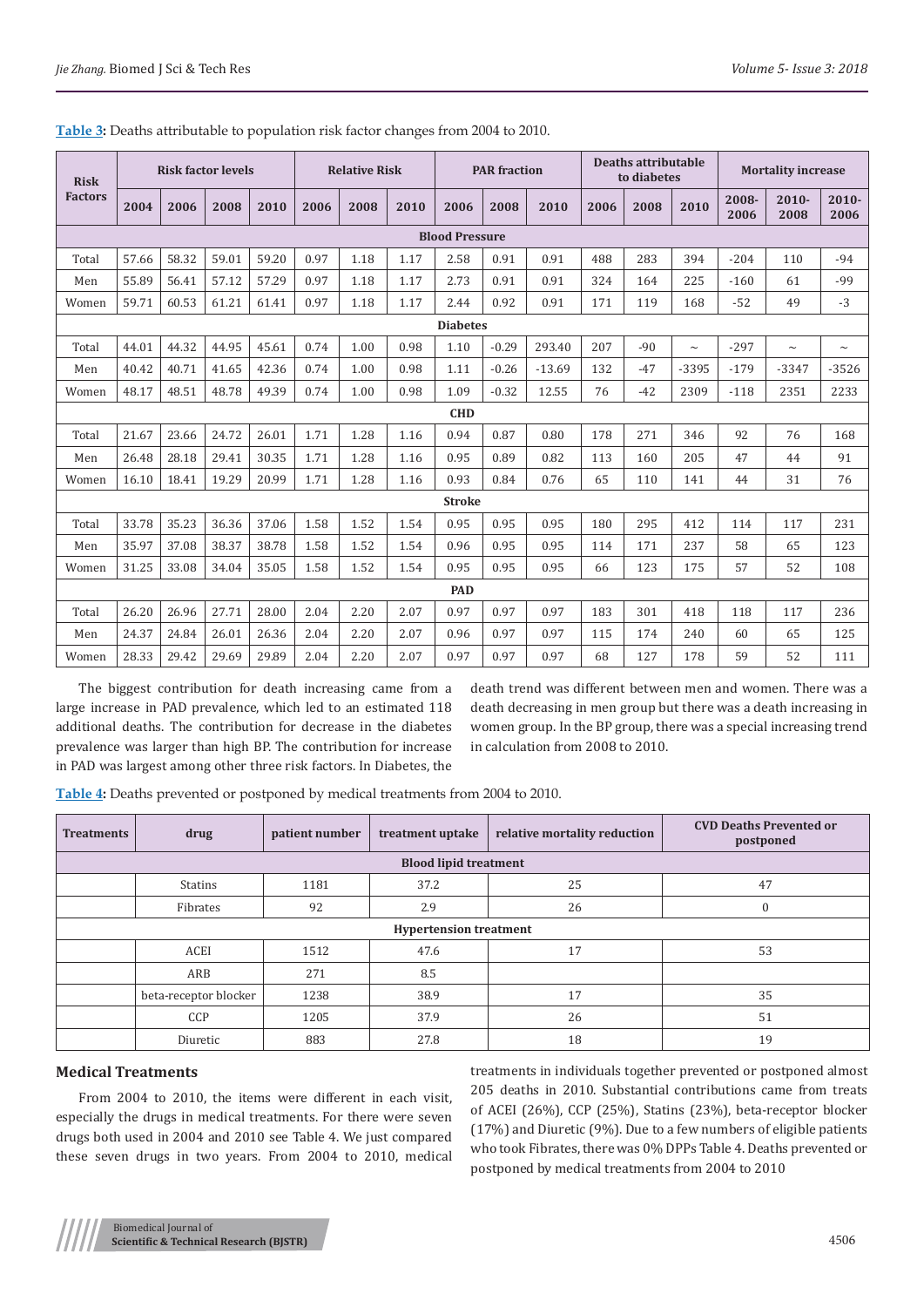## **Model Validation**

Table 5 shows the agreement between observed and expected deaths, stratified by gender. Model fit was highest among BP group and DM group and lowest among CHD group, Stroke group and PAD group, which were calculated from 2006 to 2010. From 2008 to 2010, the model fit in BP group was better than other groups.

**Table 5:** Model validation: estimated vs. observed changes in CVD deaths in Beijing and Shanghai hospital.

|                 |      | <b>CVD</b> death |      |                         |                  | Increase in deaths (2006-2010) |                   | Increase in deaths (2008-2010) |                         |                  |                        |                   |                     |
|-----------------|------|------------------|------|-------------------------|------------------|--------------------------------|-------------------|--------------------------------|-------------------------|------------------|------------------------|-------------------|---------------------|
|                 | 2006 | 2008             | 2010 | <b>Best</b><br>estimate | Mini<br>estimate | <b>Max</b><br>estimate         | Model<br>estimate | model<br>fit                   | <b>Best</b><br>estimate | Mini<br>estimate | <b>Max</b><br>estimate | Model<br>estimate | <b>Model</b><br>fit |
| <b>BP</b> total | 109  | 194              | 270  | 160                     | 128              | 192                            | 269               | 100                            | 73                      | 59               | 88                     | 267               | 99                  |
| men             | 68   | 108              | 147  | 103                     | 82               | 124                            | 171               | 116                            | 39                      | 31               | 47                     | 147               | 100                 |
| women           | 41   | 86               | 123  | 58                      | 47               | 70                             | 99                | 81                             | 34                      | 27               | 41                     | 120               | 97                  |
| <b>DM</b>       | 71   | 139              | 195  | 154                     | 123              | 184                            | 225               | 115                            | 203                     | 163              | 244                    | 342               | 176                 |
| men             | 39   | 74               | 102  | 117                     | 93               | 140                            | 156               | 153                            | 124                     | 99               | 149                    | 198               | 194                 |
| women           | 32   | 65               | 93   | 43                      | 35               | 52                             | 75                | 81                             | 81                      | 65               | 97                     | 146               | 157                 |
| <b>CHD</b>      | 64   | 90               | 123  | 1093                    | 875              | 1312                           | 1157              | 941                            | 600                     | 480              | 719                    | 690               | 561                 |
| men             | 40   | 57               | 76   | 527                     | 422              | 632                            | 567               | 746                            | 232                     | 186              | 278                    | 289               | 380                 |
| women           | 24   | 33               | 47   | 576                     | 461              | 692                            | 600               | 1278                           | 371                     | 297              | 445                    | 404               | 859                 |
| stroke          | 86   | 141              | 199  | 703                     | 563              | 844                            | 789               | 397                            | 409                     | 327              | 491                    | 550               | 276                 |
| men             | 57   | 87               | 119  | 412                     | 330              | 495                            | 469               | 394                            | 142                     | 113              | 170                    | 229               | 192                 |
| women           | 29   | 54               | 80   | 273                     | 218              | 327                            | 302               | 377                            | 246                     | 197              | 296                    | 300               | 375                 |
| PAD             | 79   | 135              | 181  | 621                     | 497              | 745                            | 700               | 387                            | 303                     | 242              | 363                    | 438               | 242                 |
| men             | 46   | 79               | 92   | 576                     | 461              | 691                            | 622               | 676                            | 234                     | 187              | 281                    | 313               | 341                 |
| women           | 33   | 65               | 89   | 109                     | 87               | 131                            | 142               | 159                            | 98                      | 78               | 118                    | 163               | 183                 |

## **Discussion**

The CVD mortality in China has increased dramatically, particularly in urban populations [16]. There were the same trends in the total prevalence in different groups divided by risk factors. Due to medicine treatments, the death rates would not have been even higher.

## **Prevalence of CVD**

Beijing and Shanghai, two biggest cities in China, had the same increasing trend of prevalence in different age groups. There was a more obvious increase in 50 to 64 age group both men and women, and 65 to 79 age group in women, which were observed in two periods. The first period was from 2006 to 2008 and the second period was from 2006 to 2010. Most of this phenomenon was due to the decline of body function with the increase of age. In the 35 to 49 age group, the men's prevalence of CVD was larger than women's. The reason might be that men had a larger work pressure than women, which was the real situation in China. In Table 1, we found the increase of prevalence rates which showed a smooth negative age gradient in most patients, decreasing from 107.14% among those aged 50 to 64 years to 45.45% in those aged more than 80 years, and a similar gradient trend in women patients, with decrease of 100.00%, 86.84% and 84.21% in the respective age groups. Most of the phenomenon showed the decline of body function, and the relative work pressure. Also, since 2004, there might be no other new patients joined into our cohort.

## **Risk Factors Changes**

There were increase trends of prevalence in CHD, stroke and PAD, but there were decrease in high BP and diabetes (Table 3). The participants were all patients enrolled in hospitals. The highest increase prevalence was PAD, which could be caused by high calorie, high fat food intake and lack of physical activity and another unhealthy lifestyle. Patients enrolled in this program could take medicine prescribed by doctors to reducetheir blood pressure, blood sugar or blood lipid. This was a good treatment to control their conditions compared with the natural people of those who were sick but do not know they were sick.

#### **Cardiological Treatments**

Due to the dataset was different between the first survey and the following. We just reviewed the DDP by medical treatments between 2004 and 2010, blood lipid treatment and hypertension treatment (Table 4). Medical treatments in individuals together prevented or postponed ≈205 deaths in 2010. Substantial contributions came from blood lipid treatment (23%) and hypertension treatment (77%). Despite the very large numbers of patient taken the medicine,statins, ACEI and CCP prevented more deaths, which reflects the high prescribing levels, however, the opposite situation in Fibrates and ARB treatment.

## **Limitations of the Data and the IMPACT Model**

There were two main limitations of the data. Firstly, some CVD risk factors were designed in the cross-sectional study in 2004, but